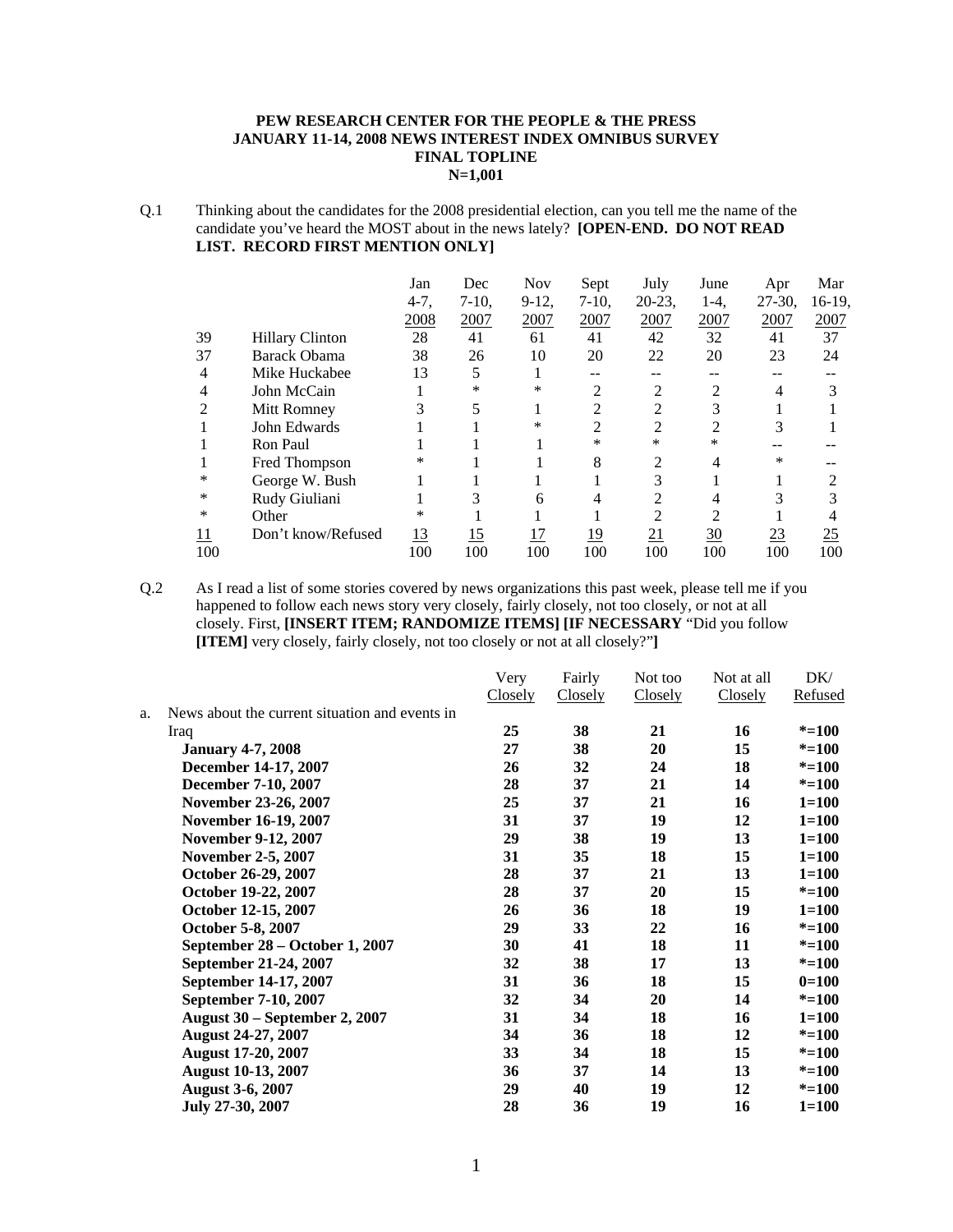|                               | Very    | Fairly         | Not too | Not at all       | DK/       |
|-------------------------------|---------|----------------|---------|------------------|-----------|
|                               | Closely | <b>Closely</b> | Closely | Closely          | Refused   |
| July 20-23, 2007              | 28      | 34             | 21      | 16               | $1 = 100$ |
| July 13-16, 2007              | 25      | 41             | 17      | 16               | $1 = 100$ |
| July 6-9, 2007                | 36      | 34             | 18      | 12               | $* = 100$ |
| June 29-July 2, 2007          | 32      | 35             | 19      | 13               | $1 = 100$ |
| June 22-25, 2007              | 30      | 36             | 18      | 15               | $1 = 100$ |
| June 15-18, 2007              | 30      | 37             | 20      | 13               | $* = 100$ |
| June 8-11, 2007               | 32      | 38             | 15      | 14               | $1 = 100$ |
| June 1-4, 2007                | 30      | 36             | 20      | 13               | $1 = 100$ |
| May 24-27, 2007               | 33      | 36             | 18      | 12               | $1 = 100$ |
| May 18-21, 2007               | 36      | 34             | 15      | 14               | $1 = 100$ |
| May 11-14, 2007               | 30      | 34             | 18      | 17               | $1 = 100$ |
| May 4-7, 2007                 | 38      | 37             | 15      | 10               | $* = 100$ |
| April 27-30, 2007             | 27      | 35             | 21      | 16               | $1 = 100$ |
| April 20-23, 2007             | 28      | 35             | 22      | 15               | $* = 100$ |
| April 12-16, 2007             | 34      | 33             | 20      | 13               | $* = 100$ |
| April 5-9, 2007               | 33      | 39             | 16      | 11               | $1 = 100$ |
| <b>March 30-April 2, 2007</b> | 34      | 37             | 16      | 13               | $* = 100$ |
| March 23-March 26, $20071$    | 31      | 38             | 18      | 12               | $1 = 100$ |
| <b>March 16-19, 2007</b>      | 34      | 34             | 17      | 15               | $* = 100$ |
| <b>March 9-12, 2007</b>       | 34      | 37             | 16      | 13               | $* = 100$ |
| March 2-5, 2007               | 37      | 37             | 16      | $\boldsymbol{9}$ | $1 = 100$ |
| <b>February 23-26, 2007</b>   | 36      | 36             | 15      | 13               | $* = 100$ |
| <b>February 16-19, 2007</b>   | 30      | 36             | 19      | 14               | $1 = 100$ |
| <b>February 9-12, 2007</b>    | 37      | 34             | 18      | 11               | $* = 100$ |
| <b>February 2-5, 2007</b>     | 38      | 38             | 17      | $\overline{7}$   | $* = 100$ |
| <b>January 26-29, 2007</b>    | 36      | 38             | 15      | 11               | $* = 100$ |
| <b>January 19-22, 2007</b>    | 37      | 34             | 18      | 10               | $1 = 100$ |
| <b>January 12-15, 2007</b>    | 38      | 36             | 17      | ${\bf 8}$        | $1 = 100$ |
| January, 2007                 | 46      | 40             | $8\,$   | $\sqrt{5}$       | $1 = 100$ |
| <b>January 5-8, 2007</b>      | 40      | 32             | 16      | 12               | $0=100$   |
| December, 2006                | 42      | 39             | 12      | $\tau$           | $* = 100$ |
| November 30-December 3, 2006  | 40      | 36             | 13      | 11               | $* = 100$ |
| Mid-November, 2006            | 44      | 38             | 12      | 6                | $* = 100$ |
| September, 2006               | 33      | 43             | 14      | $\,8$            | $2=100$   |
| August, 2006                  | 41      | 39             | 12      | $\boldsymbol{7}$ | $1 = 100$ |
| June, 2006                    | 37      | 43             | 13      | 6                | $1 = 100$ |
| May, 2006                     | 42      | 35             | 15      | $\overline{7}$   | $1 = 100$ |
| April, 2006                   | 43      | 36             | 13      | $\tau$           | $1 = 100$ |
| March, 2006                   | 43      | 38             | 12      | $\sqrt{6}$       | $1 = 100$ |
| February, 2006                | 39      | 42             | 12      | $\sqrt{6}$       | $1 = 100$ |
| January, 2006                 | 40      | 40             | 12      | $\tau$           | $1 = 100$ |
| December, 2005                | 45      | 38             | 11      | $\sqrt{5}$       | $1 = 100$ |
| Early November, 2005          | 41      | 40             | 13      | $\boldsymbol{6}$ | $* = 100$ |
| Early October, 2005           | 43      | 36             | 15      | $\sqrt{6}$       | $* = 100$ |
| Early September, 2005         | 32      | 40             | 20      | $\tau$           | $1 = 100$ |
| July, 2005                    | 43      | 37             | 13      | $\sqrt{6}$       | $1 = 100$ |
| Mid-May, 2005                 | 42      | 42             | 11      | $\sqrt{5}$       | $* = 100$ |
| Mid-March, 2005               | 40      | 39             | 14      | $\sqrt{5}$       | $2=100$   |
| February, 2005                | 38      | 45             | 13      | $\overline{4}$   | $* = 100$ |
| January, 2005                 | 48      | 37             | 11      | $\overline{4}$   | $* = 100$ |
| December, 2004                | 34      | 44             | 15      | $\sqrt{6}$       | $1 = 100$ |

 $\frac{1}{1}$ 

From May, 2003 to March 23-26, 2007, the story was listed as "News about the current situation in Iraq."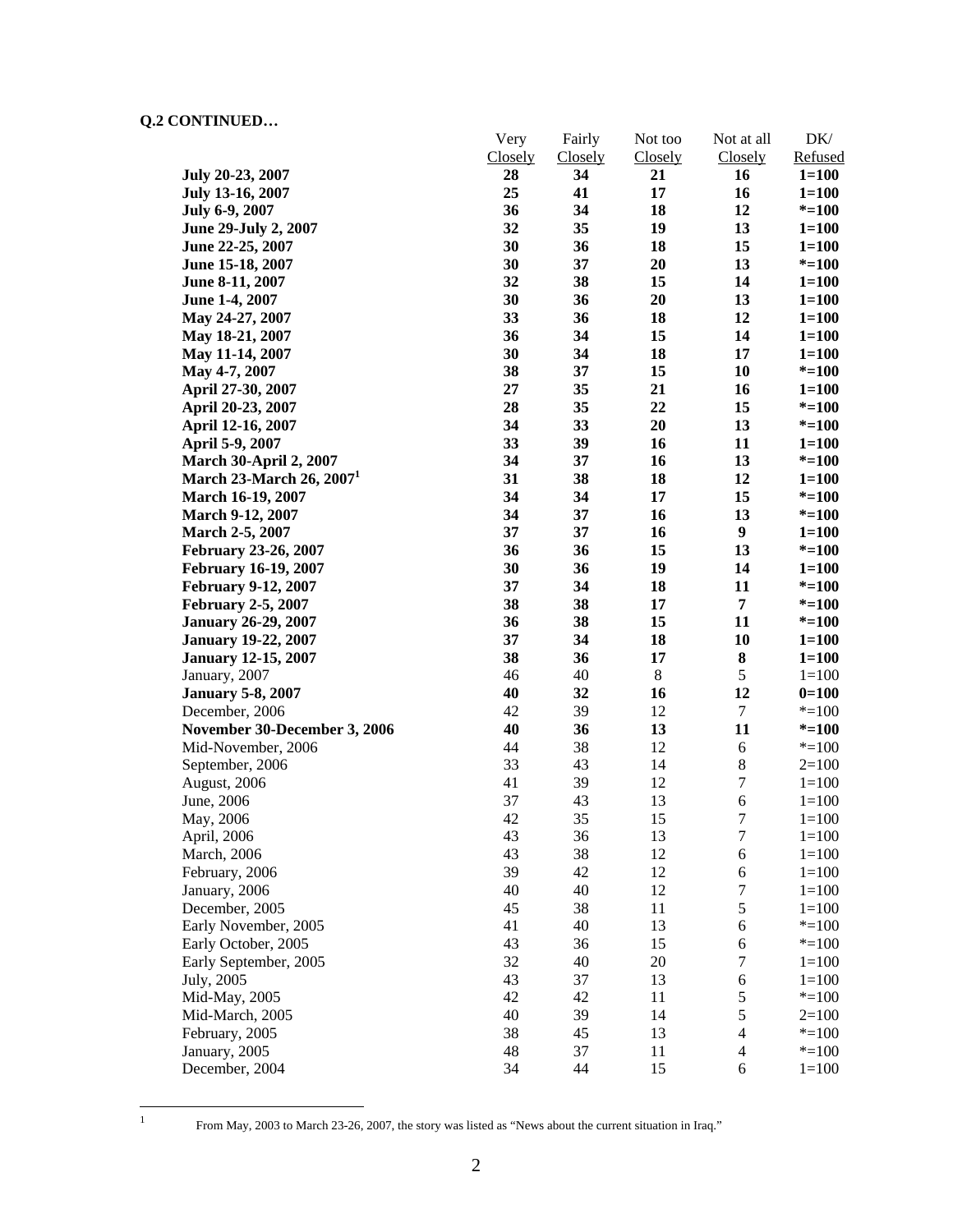|    |                                           | Very    | Fairly  | Not too        | Not at all     | DK/       |
|----|-------------------------------------------|---------|---------|----------------|----------------|-----------|
|    |                                           | Closely | Closely | Closely        | Closely        | Refused   |
|    | Mid-October, 2004                         | 42      | 38      | 11             | $\,8\,$        | $1 = 100$ |
|    | Early September, 2004                     | 47      | 37      | $\overline{9}$ | 6              | $1 = 100$ |
|    | August, 2004                              | 39      | 42      | 12             | 6              | $1 = 100$ |
|    | July, 2004                                | 43      | 40      | 11             | 6              | $*=100$   |
|    | June, 2004                                | 39      | 42      | 12             | 6              | $1 = 100$ |
|    | April, 2004                               | 54      | 33      | $8\,$          | 5              | $*=100$   |
|    | Mid-March, 2004                           | 47      | 36      | 12             | $\overline{4}$ | $1 = 100$ |
|    | Early February, 2004                      | 47      | 38      | 10             | $\overline{4}$ | $1 = 100$ |
|    | Mid-January, 2004                         | 48      | 39      | 9              | $\overline{4}$ | $*=100$   |
|    | December, 2003                            | 44      | 38      | 11             | 6              | $1 = 100$ |
|    | November, 2003                            | 52      | 33      | 9              | 5              | $1 = 100$ |
|    | September, 2003                           | 50      | 33      | 10             | $\sqrt{6}$     | $1 = 100$ |
|    | Mid-August, 2003                          | 45      | 39      | 10             | 5              | $1 = 100$ |
|    | Early July, 2003                          | 37      | 41      | 13             | $\,8\,$        | $1 = 100$ |
|    | June, 2003                                | 46      | 35      | 13             | 6              | $*=100$   |
|    | May, 2003                                 | 63      | 29      | 6              | $\overline{2}$ | $* = 100$ |
|    | April 11-16, 2003 <sup>2</sup>            | 47      | 40      | 10             | $\overline{2}$ | $1 = 100$ |
|    | April 2-7, 2003                           | 54      | 34      | $\mathbf{9}$   | $\overline{c}$ | $1 = 100$ |
|    | March 20-24, 2003                         | 57      | 33      | 7              | $\overline{2}$ | $1 = 100$ |
|    | March 13-16, 2003 <sup>3</sup>            | 62      | 27      | 6              | $\overline{4}$ | $1 = 100$ |
|    | February, 2003                            | 62      | 25      | 8              | $\overline{4}$ | $1 = 100$ |
|    | January, 2003                             | 55      | 29      | 10             | $\overline{4}$ | $2=100$   |
|    | December, 2002                            | 51      | 32      | 10             | 6              | $1 = 100$ |
|    | Late October, 2002                        | 53      | 33      | $\,8\,$        | $\sqrt{5}$     | $1 = 100$ |
|    | Early October, 2002                       | 60      | 28      | 6              | 5              | $1 = 100$ |
|    | Early September, 2002 <sup>4</sup>        | 48      | 29      | 15             | 6              | $2=100$   |
| b. | News about a naval encounter between U.S. |         |         |                |                |           |
|    | and Iranian ships                         | 25      | 26      | 21             | 27             | $1 = 100$ |
|    | <b>TREND FOR COMPARISON:5</b>             |         |         |                |                |           |
|    | December 7-10, 2007: Intelligence report  |         |         |                |                |           |
|    | on Iran's nuclear weapons program         | 25      | 31      | 20             | 23             | $1 = 100$ |
|    | October 26-29, 2007: Mounting tensions    | 26      | 34      | 21             | 18             | $1 = 100$ |
|    | September 28 - October 1, 2007:           |         |         |                |                |           |
|    | Ahmadinejad visit to U.S.                 | 23      | 31      | 20             | 25             | $1 = 100$ |
|    | June 1-4, 2007: US-Iranian talks          | 19      | 27      | 27             | 26             | $1 = 100$ |
|    | February 23-26, 2007: Mounting tensions   | 29      | 37      | 18             | 15             | $1 = 100$ |
|    | February 16-19, 2007: Iran supplying      |         |         |                |                |           |
|    | weapons to Iraqi insurgents               | 28      | 32      | 20             | 19             | $1 = 100$ |
|    | February 2-5, 2007: Mounting tensions     | 33      | 38      | 18             | 10             | $1 = 100$ |

Very

 $\mathbf{F}$  is a

 $\mathbf{D}$ 

 $\frac{1}{2}$ From March 20-24, 2003 to April 11-16, 2003, the story was listed as "News about the war in Iraq."  $\frac{3}{2}$ 

From Early October, 2002, to March 13-16, 2003, the story was listed as "Debate over the possibility that the U.S. will take military action in Iraq."

In Early September, 2002, the story was listed as "Debate over the possibility that the U.S. will invade Iraq."

From December 7-10, 2007 the story was listed as "A new intelligence report stating that Iran stopped its nuclear weapons program in 2003." From October 26-29, 2007, February 23-26, 2007 and February 2-5, 2007, the story was listed as "Mounting tensions between the United States and Iran." From September 28-October 1, 2007, the story was listed as "Iranian President Mahmoud Ahmadinejad's recent trip to New York City where he spoke at Columbia University and the United Nations." From June 1-4, 2007, the story was listed as "Recent talks between the United States and Iran." From February 16-19, 2007, the story was listed as "Reports that Iran may be supplying weapons to insurgents in Iraq."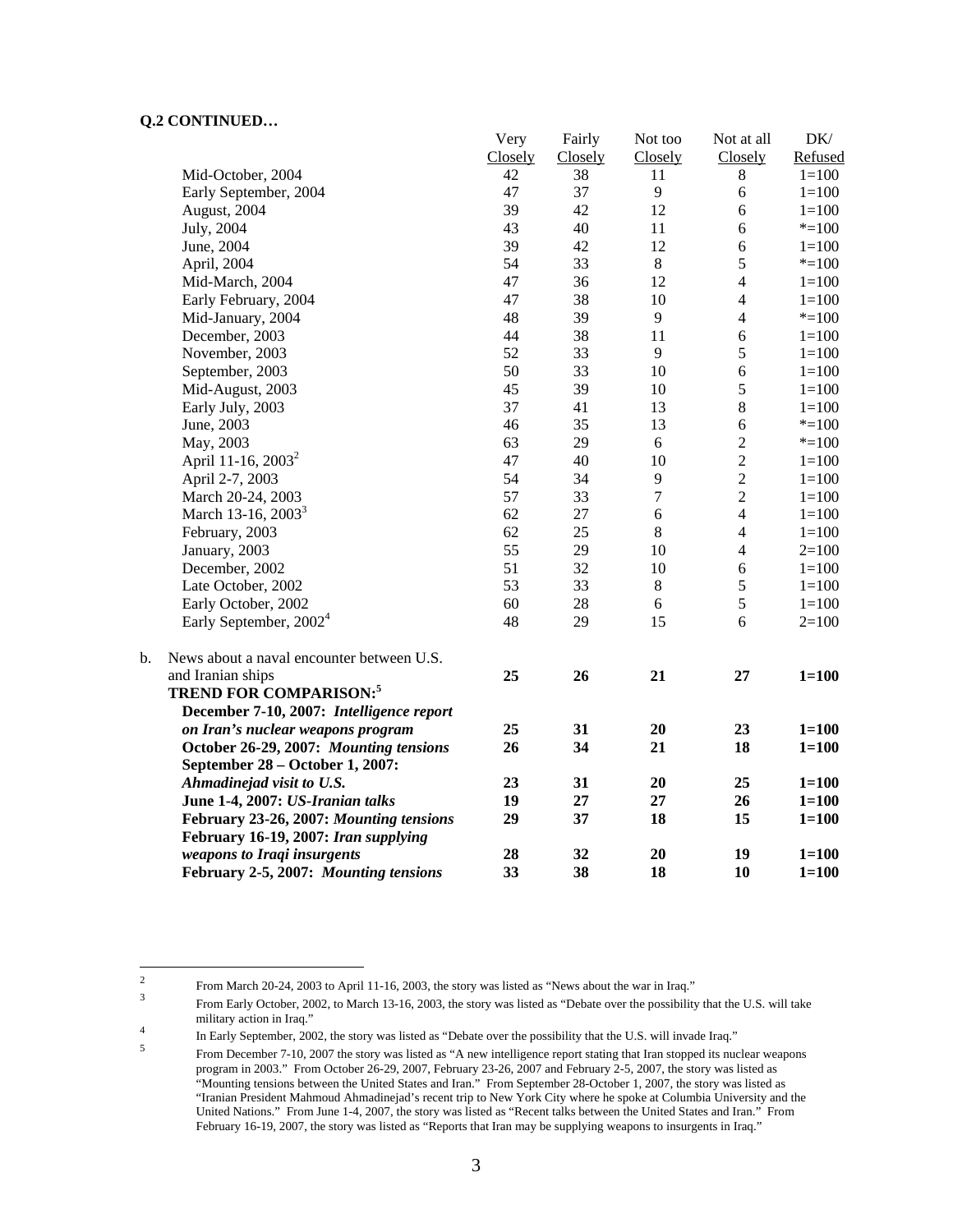|    |                                                                                | Very    | Fairly  | Not too | Not at all     | DK/       |
|----|--------------------------------------------------------------------------------|---------|---------|---------|----------------|-----------|
|    |                                                                                | Closely | Closely | Closely | Closely        | Refused   |
| c. | News about political instability in Pakistan<br><b>TREND FOR COMPARISON:</b> 6 | 19      | 33      | 20      | 27             | $1 = 100$ |
|    | January 4-7, 2008: Bhutto assassination                                        | 16      | 28      | 26      | 30             | $* = 100$ |
|    | Nov. 30-Dec. 3, 2007: Pakistan instability                                     | 16      | 28      | 26      | 30             | $* = 100$ |
|    | Nov. 23-26, 2007: Pakistan instability                                         | 13      | 27      | 31      | 28             | $1 = 100$ |
|    | Nov. 16-19, 2007: Pakistan instability                                         | 20      | 30      | 21      | 28             | $1 = 100$ |
|    | Nov. 9-12, 2007: Pakistan instability<br>October 19-22, 2007: Pakistan bombing | 20      | 29      | 23      | 28             | $* = 100$ |
|    | aimed at Bhutto<br>July 13-16, 2007: Raid on Pakistani                         | 21      | 28      | 21      | 30             | $* = 100$ |
|    | mosque                                                                         | 10      | 19      | 23      | 47             | $1 = 100$ |
| d. | News about President Bush attending peace                                      |         |         |         |                |           |
|    | talks in Israel                                                                | 16      | 30      | 23      | 30             | $1 = 100$ |
|    | <b>TREND FOR COMPARISON:</b> 7                                                 |         |         |         |                |           |
|    | Nov. 30-Dec. 3, 2007: Middle East peace                                        |         |         |         |                |           |
|    | summit in Annapolis, Maryland                                                  | 11      | 25      | 24      | 39             | $1 = 100$ |
|    | June, 2003: Summit with Mideast leaders                                        | 20      | 36      | 24      | 19             | $1 = 100$ |
|    | January, 2001: Renewed peace efforts                                           | 21      | 32      | 29      | 17             | $1 = 100$ |
|    | July, 2000: Camp David Mideast summit                                          | 15      | 30      | 24      | 31             | $*=100$   |
|    | November, 1998: Mideast Peace agreement                                        | 18      | 33      | 28      | 19             | $2=100$   |
|    | Early Oct, 1998 (RVs): Mideast Peace                                           | 21      | 40      | 27      | 12             | $* = 100$ |
|    | Agreement                                                                      |         |         |         |                |           |
|    | September, 1995: Mideast Peace agreement                                       | 11      | 32      | 29      | 27             | $1 = 100$ |
|    | Late Sept, 1993: Peace accords between                                         | 23      | 33      | 24      | 19             | $1 = 100$ |
|    | Israel and PLO                                                                 |         |         |         |                |           |
|    | Early Sept, 1993: Talks on Arab self-rule                                      | 19      | 31      | 23      | 26             | $1 = 100$ |
| e. | Reports about the condition of the U.S.                                        |         |         |         |                |           |
|    | economy                                                                        | 36      | 32      | 15      | 16             | $1 = 100$ |
|    | November 2-5, 2007                                                             | 27      | 37      | 16      | 19             | $1 = 100$ |
|    | October 19-22, 2007                                                            | 25      | 34      | 20      | 21             | $* = 100$ |
|    | <b>August 10-13, 2007</b>                                                      | 28      | 36      | 18      | 18             | $* = 100$ |
|    | Mid-November, 2006                                                             | 31      | 40      | 17      | 11             | $1 = 100$ |
|    | December, 2005                                                                 | 35      | 35      | 18      | 11             | $1 = 100$ |
|    | Early November, 2005                                                           | 35      | 39      | 17      | $\overline{9}$ | $* = 100$ |
|    | Mid-May, 2005                                                                  | 30      | 39      | 19      | 11             | $1 = 100$ |
|    | January, 2005                                                                  | 35      | 41      | 17      | $\tau$         | $* = 100$ |
|    | Mid-October, 2004                                                              | 30      | 43      | 16      | 10             | $1 = 100$ |
|    | Early September, 2004                                                          | 39      | 34      | 15      | 11             | $1 = 100$ |
|    | Mid-January, 2004                                                              | 37      | 41      | 15      | $\tau$         | $* = 100$ |
|    | December, 2003                                                                 | 35      | 38      | 14      | 11             | $2=100$   |

 $\frac{1}{6}$ 

From January 4-7, 2008 the story was listed as "The assassination of former Prime Minister Benazir Bhutto and resulting instability in Pakistan." From November 9-12, 2007 through November 30-December 3, 2007 the story was listed as "Political instability in Pakistan." For October 19-22, 2007 the story was listed as "A bombing in Pakistan aimed at former Prime Minister Benazir Bhutto that killed over 120 people." For July 13-16, 2007 the story was listed as "The Pakistani government's raid on a mosque held by Islamic radicals." <sup>7</sup>

In June, 2003 the item was listed as "President Bush's summit meeting with world leaders and with the prime ministers of Israel and the Palestinian Authority." In January 2001 and Early October 1998 the item was listed as "Renewed efforts at reaching a peace agreement in the Middle East." In July 2000 the item was listed as "The Middle East peace summit at Camp David." In November 1998 and September 1995 the item was listed as "The latest Mideast peace agreement between Israel and the Palestinians." In Late September 1993 the item was listed as "The peace accords between Israel and the PLO." In Early September 1993, the item was listed as "Talks between Israel and the PLO about Arab self-rule for the Gaza Strip and the West Bank town of Jericho."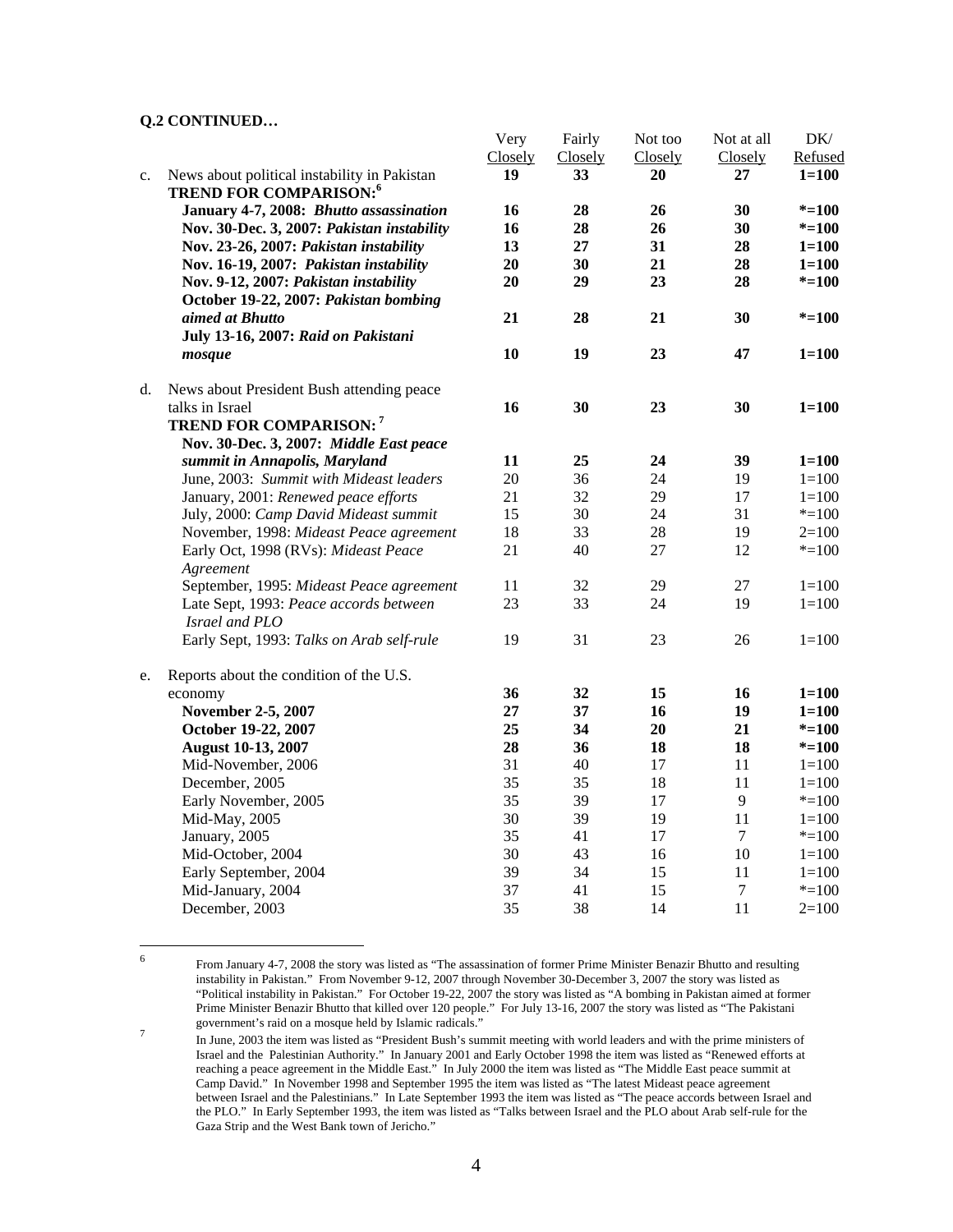| 0.1111101                                        | Very          | Fairly        | Not too       | Not at all     | DK/                  |
|--------------------------------------------------|---------------|---------------|---------------|----------------|----------------------|
| November, 2003                                   | Closely<br>40 | Closely<br>34 | Closely<br>15 | Closely<br>10  | Refused<br>$1 = 100$ |
| October, 2003                                    | 32            | 39            | 16            | 12             | $1 = 100$            |
| September, 2003                                  | 39            | 30            | 18            | 12             | $1 = 100$            |
| March, 2003                                      | 40            | 35            | 16            | $\,8\,$        | $1 = 100$            |
|                                                  | 42            | 33            | 15            | 10             | $* = 100$            |
| February, 2003                                   |               | 35            |               |                |                      |
| January, 2003                                    | 40            | 34            | 13            | 11             | $1 = 100$            |
| December, 2002                                   | 38            |               | 17            | 10             | $1 = 100$            |
| February, 2002                                   | 35            | 40            | 15            | 9              | $1 = 100$            |
| January, 2002                                    | 30            | 44            | 16            | $\overline{9}$ | $1 = 100$            |
| December, 2001                                   | 37            | 40            | 13            | $\,$ 8 $\,$    | $2=100$              |
| Mid-November, 2001                               | 41            | 36            | 15            | $\overline{7}$ | $1 = 100$            |
| June, 2001                                       | 24            | 41            | 18            | 16             | $1 = 100$            |
| May, 2001                                        | 34            | 36            | 15            | 15             | $0=100$              |
| April, 2001                                      | 36            | 34            | 16            | 13             | $1 = 100$            |
| February, 2001                                   | 30            | 39            | 18            | 12             | $1 = 100$            |
| January, 2001                                    | 32            | 38            | 17            | 11             | $2=100$              |
| June, 1995                                       | 26            | 41            | 22            | 11             | $* = 100$            |
| March, 1995                                      | 27            | 45            | 19            | 9              | $* = 100$            |
| February, 1995                                   | 23            | 41            | 22            | 13             | $1 = 100$            |
| December, 1994                                   | $28\,$        | 43            | 20            | $\overline{9}$ | $* = 100$            |
| October, 1994                                    | $27\,$        | 40            | 20            | 12             | $1 = 100$            |
| June, 1994                                       | 25            | 42            | 23            | 10             | $* = 100$            |
| May, 1994                                        | 33            | 40            | 16            | 10             | $1 = 100$            |
| January, 1994                                    | 34            | 39            | 16            | 10             | $1 = 100$            |
| Early January, 1994                              | 36            | 44            | 13            | $\tau$         | $* = 100$            |
| December, 1993                                   | 35            | 41            | 15            | $\,8\,$        | $1 = 100$            |
| October, 1993                                    | 33            | 38            | 20            | $\mathbf{9}$   | $* = 100$            |
| September, 1993                                  | 37            | 40            | 14            | $\,8\,$        | $1 = 100$            |
| Early September, 1993                            | 39            | 39            | 14            | 9              | $* = 100$            |
| August, 1993                                     | 41            | 36            | 14            | $\mathbf{9}$   | $* = 100$            |
| May, 1993                                        | 37            | 38            | 18            | $\sqrt{6}$     | $1 = 100$            |
| February, 1993                                   | 49            | 36            | 10            | 5              | $* = 100$            |
| January, 1993                                    | 42            | 39            | 12            | $\overline{7}$ | $* = 100$            |
| September, 1992                                  | 43            | 37            | 13            | 6              | $1 = 100$            |
| May, 1992                                        | 39            | 39            | 15            | 6              | $1 = 100$            |
| March, 1992                                      | 47            | 38            | 11            | $\overline{4}$ | $* = 100$            |
| February, 1992                                   | 47            | 37            | 10            | 6              | $* = 100$            |
| January, 1992                                    | 44            | 40            | 11            | $\sqrt{5}$     | $* = 100$            |
| October, 1991                                    | 36            | 38            | 16            | 9              | $1 = 100$            |
| f.<br>News about the New Hampshire primaries and |               |               |               |                |                      |
| the presidential campaign                        | 32            | 31            | 19            | 17             | $1 = 100$            |
| <b>January 4-7, 2008</b> <sup>8</sup>            | 33            | 36            | 19            | 11             | $1 = 100$            |
| December 14-17, 2007                             | 25            | 34            | 22            | 19             | $* = 100$            |
| December 7-10, 2007                              | 24            | 35            | 22            | 19             | $* = 100$            |
| November 30 - December 3, 2007                   | 23            | 35            | 23            | 19             | $* = 100$            |
| November 23-26, 2007                             | 20            | 33            | 26            | 20             | $1 = 100$            |
| November 16-19, 2007                             | 26            | 33            | 21            | 19             | $1 = 100$            |
| November 9-12, 2007                              | 21            | 33            | 25            | 21             | $* = 100$            |
| <b>November 2-5, 2007</b>                        | $27\,$        | 30            | 21            | 21             | $1 = 100$            |
| October 26-29, 2007                              | 21            | 34            | 26            | 19             | $* = 100$            |

8

 From January 26-29, 2007 through January 4-7, 2008 the story was listed as "News about candidates for the 2008 presidential election."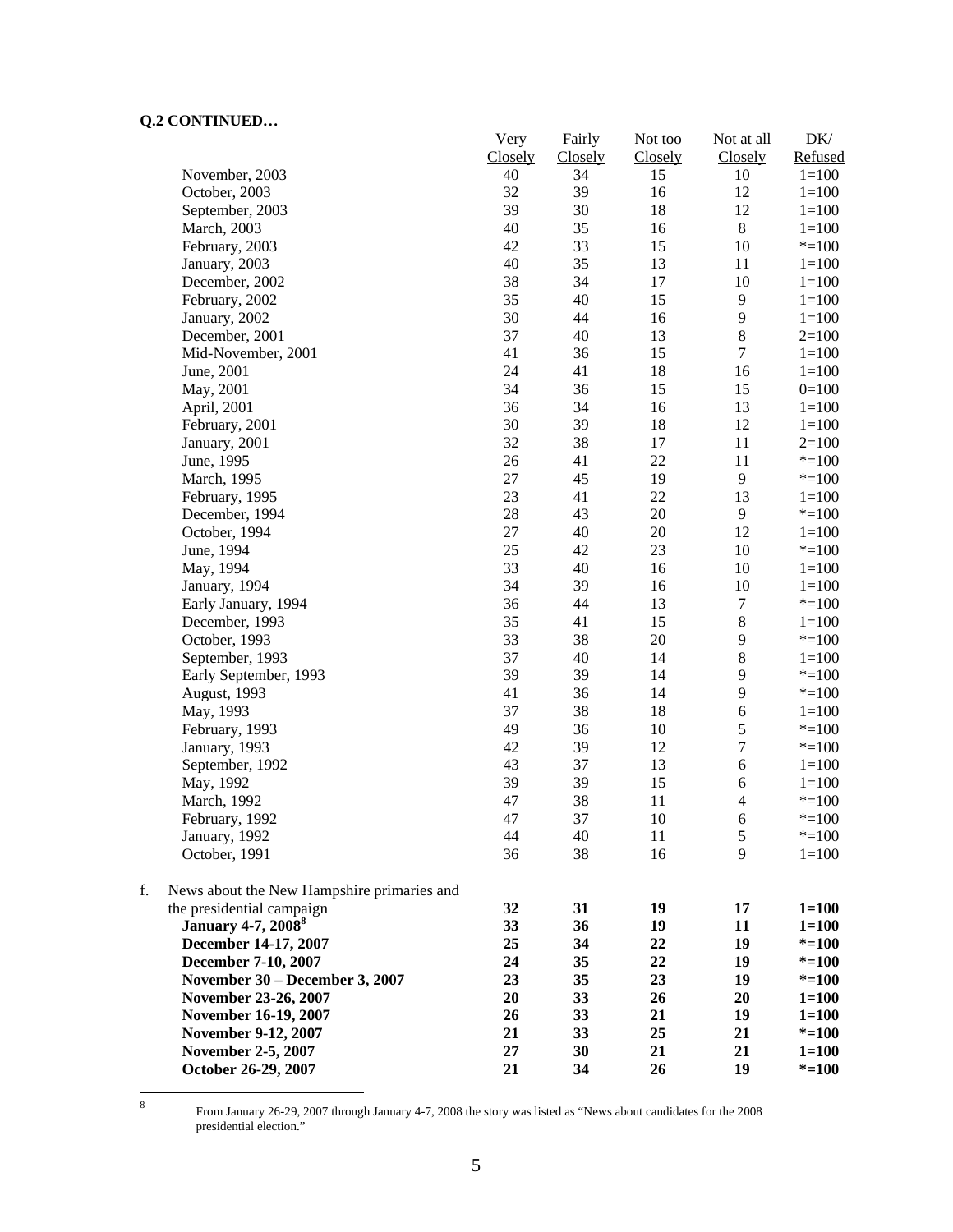-<br>9

|                                         | Very    | Fairly         | Not too | Not at all     | DK/       |
|-----------------------------------------|---------|----------------|---------|----------------|-----------|
|                                         | Closely | <b>Closely</b> | Closely | Closely        | Refused   |
| October 19-22, 2007                     | 23      | 32             | 22      | 23             | $* = 100$ |
| October 12-15, 2007                     | 13      | 31             | 26      | 30             | $* = 100$ |
| October 5-8, 2007                       | 22      | 30             | 24      | 24             | $* = 100$ |
| September 28 – October 1, 2007          | 21      | 34             | 25      | 20             | $* = 100$ |
| September 21-24, 2007                   | 24      | 31             | 22      | 23             | $* = 100$ |
| September 14-17, 2007                   | 22      | 31             | 24      | 23             | $* = 100$ |
| September 7-10, 2007                    | 18      | 34             | 26      | 22             | $* = 100$ |
| August 30-September 2, 2007             | 19      | 35             | 21      | 25             | $* = 100$ |
| <b>August 24-27, 2007</b>               | 22      | 28             | 24      | 26             | $* = 100$ |
| <b>August 17-20, 2007</b>               | 19      | 27             | 24      | 30             | $* = 100$ |
| <b>August 10-13, 2007</b>               | 23      | 32             | 21      | 24             | $* = 100$ |
| <b>August 3-6, 2007</b>                 | 19      | 31             | 25      | 25             | $* = 100$ |
| July 27-30, 2007                        | 19      | 32             | 22      | 26             | $1 = 100$ |
| July 20-23, 2007                        | 16      | 26             | 30      | 27             | $1 = 100$ |
| July 13-16, 2007                        | 17      | 29             | 27      | 27             | $* = 100$ |
| July 6-9, 2007                          | 24      | 29             | 24      | 22             | $1 = 100$ |
| June 29-July 2, 2007                    | 20      | 32             | 25      | 23             | $* = 100$ |
| June 22-25, 2007                        | 18      | 31             | 21      | 30             | $* = 100$ |
| June 15-18, 2007                        | 17      | 32             | 26      | 25             | $* = 100$ |
| June 8-11, 2007                         | 19      | 30             | 24      | 26             | $1 = 100$ |
| June 1-4, 2007                          | 16      | 27             | 32      | 24             | $1 = 100$ |
| May 24-27, 2007                         | 22      | 33             | 23      | 22             | $* = 100$ |
| May 18-21, 2007                         | 18      | 31             | 24      | 27             | $* = 100$ |
| May 11-14, 2007                         | 18      | 30             | 23      | 28             | $1 = 100$ |
| May 4-7, 2007                           | 23      | 34             | 21      | 21             | $1 = 100$ |
| April 27-30, 2007                       | 14      | 30             | 29      | 26             | $1 = 100$ |
| April 20-23, 2007                       | 18      | 28             | 27      | 27             | $* = 100$ |
| April 12-16, 2007                       | 18      | 28             | $27\,$  | 27             | $* = 100$ |
| April 5-9, 2007                         | 25      | 30             | 26      | 19             | $* = 100$ |
| <b>March 30-April 2, 2007</b>           | 20      | 29             | 27      | 23             | $1 = 100$ |
| March 23-26, 2007                       | 20      | 32             | 22      | 26             | $* = 100$ |
| <b>March 16-19, 2007</b>                | 15      | 28             | 29      | 27             | $1 = 100$ |
| March 9-12, 2007                        | 24      | 30             | 23      | 23             | $* = 100$ |
| March 2-5, 2007                         | 19      | 31             | 26      | 23             | $1 = 100$ |
| <b>February 23-26, 2007</b>             | 22      | 33             | 24      | 21             | $* = 100$ |
| <b>February 16-19, 2007</b>             | 18      | 32             | 22      | 27             | $1 = 100$ |
| <b>February 9-12, 2007</b>              | 24      | 30             | 24      | 21             | $1 = 100$ |
| <b>February 2-5, 2007</b>               | 24      | 36             | 22      | 18             | $* = 100$ |
| <b>January 26-29, 2007</b>              | 24      | 33             | 23      | 20             | $* = 100$ |
| <b>January 19-22, 2007</b> <sup>9</sup> | 24      | 27             | 22      | 26             | $1 = 100$ |
| 2004 Presidential Election              |         |                |         |                |           |
| November, 2004 $(RVs)$                  | 52      | 36             | $\,8$   | $\overline{4}$ | $* = 100$ |
| Mid-October, 2004                       | 46      | 30             | 12      | 11             | $1 = 100$ |
| August, 2004                            | 32      | 38             | 16      | 14             | $* = 100$ |
| July, 2004                              | 29      | 37             | 18      | 15             | $1 = 100$ |
| April, 2004                             | 31      | 33             | 19      | 16             | $1 = 100$ |
| Mid-March, 2004                         | 35      | 34             | 18      | 13             | $* = 100$ |
| Late February, 2004                     | 24      | 40             | 23      | 12             | $1 = 100$ |
| Early February, 2004 <sup>10</sup>      | 29      | 37             | $20\,$  | 13             | $1 = 100$ |
|                                         |         |                |         |                |           |

January 19-22, 2007 asked about "Recent announcements by prominent Democrats about plans to run for president in

<sup>&</sup>lt;sup>10</sup> From May 2003 to Early February 2004 and in March 1992, the story was listed as "The race for the Democratic nomination." In January 2003, the story was listed as "Recent announcements by prominent Democrats about plans to run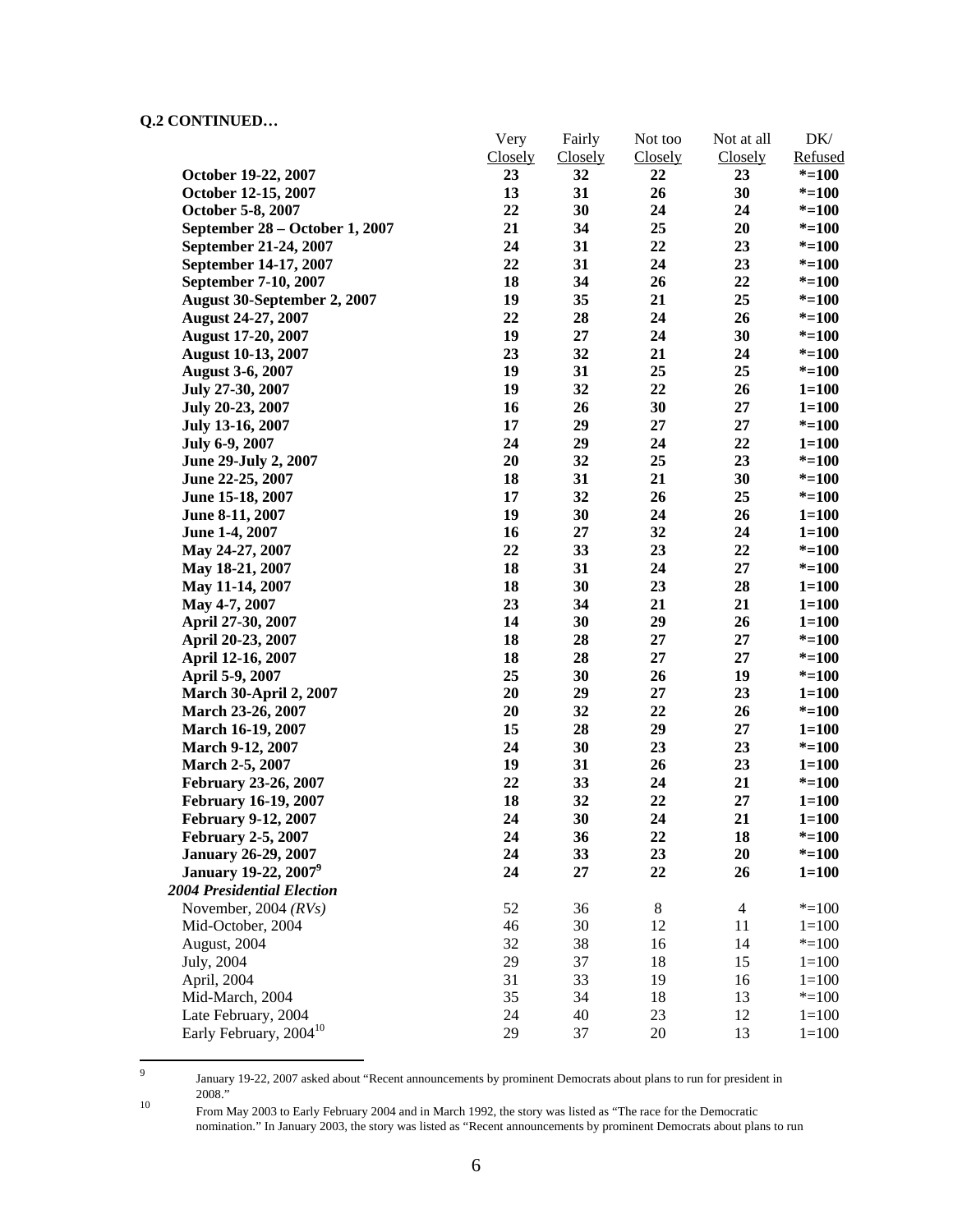|                                   | Very    | Fairly         | Not too  | Not at all       | DK/                    |
|-----------------------------------|---------|----------------|----------|------------------|------------------------|
|                                   | Closely | <b>Closely</b> | Closely  | Closely          | Refused                |
| Mid-January, 2004                 | 16      | 30             | 27       | 26               | $1 = 100$              |
| Early January, 2004               | 14      | 32             | 30       | 23               | $1 = 100$              |
| December, 2003                    | 16      | 26             | 27       | 30               | $1 = 100$              |
| November, 2003                    | 11      | 26             | 34       | 28               | $1 = 100$              |
| October, 2003                     | 12      | $27\,$         | 28       | 32               | $1 = 100$              |
| September, 2003                   | 17      | 25             | 30       | $27\,$           | $1 = 100$              |
| Mid-August, 2003                  | 12      | $27\,$         | $27\,$   | 33               | $1 = 100$              |
| May, 2003                         | $\,8\,$ | 19             | 31       | 41               | $1 = 100$              |
| January, 2003                     | 14      | 28             | 29       | 28               | $1 = 100$              |
| <b>2000 Presidential Election</b> |         |                |          |                  |                        |
| Early November, 2000 (RVs)        | 39      | 44             | 12       | $\sqrt{5}$       | $* = 100$              |
| Mid-October, 2000 $(RVs)$         | 40      | 37             | 15       | $\,8\,$          | $* = 100$              |
| Early October, 2000 (RVs)         | 42      | 36             | 15       | $\sqrt{6}$       | $1 = 100$              |
| September, 2000                   | 22      | 42             | 21       | 15               | $* = 100$              |
| July, 2000                        | 21      | 38             | 20       | 20               | $1 = 100$              |
| June, 2000                        | 23      | 32             | 23       | 21               | $1 = 100$              |
| May, 2000                         | 18      | 33             | 26       | 23               | $* = 100$              |
| April, 2000                       | 18      | 39             | 22       | 20               | $1 = 100$              |
| March, 2000                       | 26      | 41             | 19       | 13               | $1 = 100$              |
| February, 2000                    | 26      | 36             | 21       | 17               | $* = 100$              |
| January, 2000                     | 19      | 34             | 28       | 18               | $1 = 100$              |
| December, 1999                    | 16      | 36             | 24       | 23               | $1 = 100$              |
| October, 1999                     | 17      | 32             | 28       | $22\,$           | $1=100$                |
| September, 1999                   | 15      | 31             | 33       | $20\,$           | $1=100$                |
| July, 1999                        | 15      | 38             | 24       | 22               | $1=100$                |
| June, 1999                        | 11      | 25             | 29       | 34               | $1 = 100$              |
| 1996 Presidential Election        |         |                |          |                  |                        |
| November, 1996 $(RVs)$            | 34      | 45             | 15       | 6                | $* = 100$              |
| October, 1996                     | 31      | 39             | 18       | 12               | $* = 100$              |
| Early September, 1996             | 24      | 36             | 23       | 17               | $* = 100$              |
| July, 1996                        | 22      | 40             | 23       | 14               | $1=100$                |
| March, 1996                       | 26      | 41             | 20       | 13               | $* = 100$              |
|                                   | 10      | 34             | 31       | 24               |                        |
| January, 1996                     | 12      | 36             | 30       | $22\,$           | $1 = 100$<br>$* = 100$ |
| September, 1995                   | 13      | 34             |          | 25               | $* = 100$              |
| August, 1995                      | 11      | 31             | 28<br>31 | 26               |                        |
| June, 1995                        |         |                |          |                  | $1 = 100$              |
| <b>1992 Presidential Election</b> |         |                |          |                  |                        |
| October, 1992 $(RVs)$             | 55      | 36             | $\tau$   | $\mathfrak{2}$   | $0=100$                |
| September, 1992 (RVs)             | 47      | 36             | 11       | $\sqrt{6}$       | $* = 100$              |
| August, 1992 (RVs)                | 36      | 51             | 11       | $\boldsymbol{2}$ | $0=100$                |
| July, 1992                        | 20      | 45             | 26       | 9                | $* = 100$              |
| May, 1992                         | 32      | 44             | 16       | $\,8\,$          | $* = 100$              |
| March, 1992                       | 35      | 40             | 16       | 9                | $* = 100$              |
| January, 1992                     | 11      | 25             | 36       | 27               | $1 = 100$              |
| December, 1991                    | 10      | $28\,$         | 32       | 30               | $* = 100$              |
| October, 1991                     | 12      | 26             | 31       | 29               | $2=100$                |
| <b>1988 Presidential Election</b> |         |                |          |                  |                        |
| October, 1988 $(RVs)$             | 43      | 44             | 11       | $\mathfrak{2}$   | $* = 100$              |

 for president in 2004." In September 2000, Early September and July 1996, and May 1992, the question asked about "the presidential election campaign." In January, March and April 1996, the story was listed as "News about the Republican presidential candidates." In August 1992, the story was listed as "News about the presidential election." In July 1992, the story was listed as "News about the presidential campaign." In January 1992, the story was listed as "News about the Democratic candidates for the presidential nomination." In 1988, the story was introduced as being from "this past year" and was listed as "News about the presidential campaign in 1988."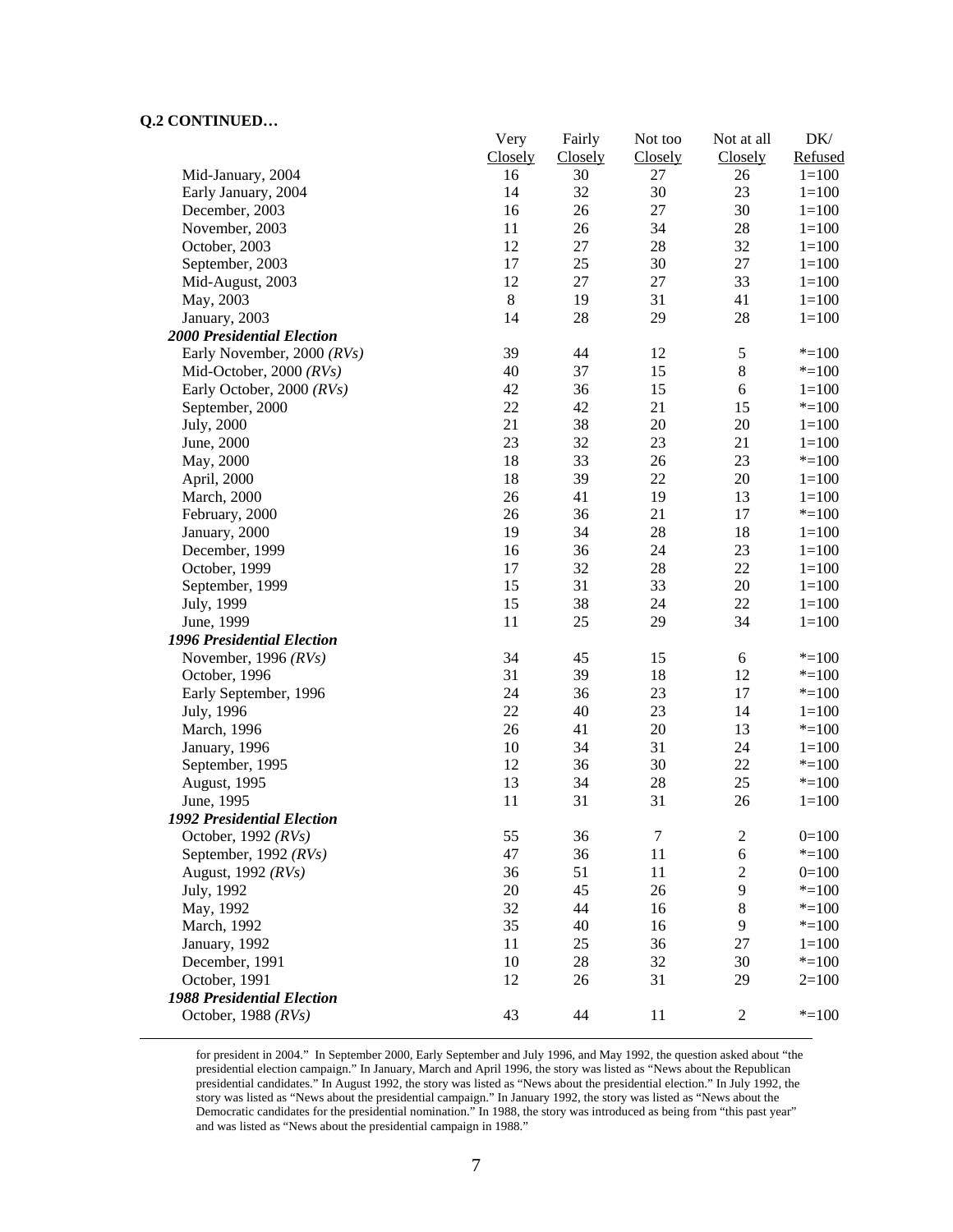|                      | Very    | Fairly  | Not too | Not at all | DK        |
|----------------------|---------|---------|---------|------------|-----------|
|                      | Closely | Closely | Closely | Closely    | Refused   |
| August, 1988 $(RVs)$ | 39      |         |         |            | $* = 100$ |
| May, 1988            | 22      | 46      | 23      |            | $3=100$   |
| November, 1987       | 15      | 28      | 35      | 21         | $1 = 100$ |
| September, 1987      | 14      | 34      | 37      | 14         | $1 = 100$ |

Q.3 Which ONE of the stories I just mentioned have you followed most closely, or is there another story you've been following MORE closely? [**DO NOT READ LIST. ACCEPT ONLY ONE RESPONSE.]** 

- 40 News about the New Hampshire primaries and the presidential campaign
- 14 Reports about the condition of the U.S. economy
- 11 News about the current situation and events in Iraq
- 6 News about a naval encounter between U.S. and Iranian ships
- 5 News about political instability in Pakistan
- 3 News about President Bush attending peace talks in Israel
- 4 Some other story **(SPECIFY)**
- 17 Don't know/Refused

100

Thinking about the presidential campaign…

Q.4 Do you think news organizations are giving too much, too little or the right amount of coverage to the campaign?

|           |                    | Jan      | Dec    | <b>Nov</b> | July     | June        |
|-----------|--------------------|----------|--------|------------|----------|-------------|
|           |                    | $4-7,$   | 14-17. | 16-19,     | $20-23.$ | $1-4.$      |
| Total RVs |                    | 2008     | 2007   | 2007       | 2007     | <u>2007</u> |
| 40        | 40<br>Too much     | 40       | 32     | 32         | 32       | 33          |
| 11        | Too little<br>11   | 11       | 16     | 13         | 18       | 12          |
| 44        | 44<br>Right amount | 43       | 48     | 51         | 43       | 47          |
|           | Don't know/Refused | <u>6</u> | 4      | 4          |          | <u>8</u>    |
| 100       | 100                | 100      | 100    | 100        | 100      | 100         |
|           | (N=879)            |          |        |            |          |             |

# **ROTATE ITEMS Q.5 AND Q.6 WITH ITEMS Q.7 AND Q.8**

## **ASK ALL:**

Q.5 Do you happen to know which Republican candidate won in the New Hampshire Republican Primary? **[IF RESPONDENT SAYS YES BUT DOES NOT PROVIDE NAME, ASK:** Who was it?**]**

|     |                                   | <b>Iowa Republican</b> |                    |
|-----|-----------------------------------|------------------------|--------------------|
|     |                                   | Caucus                 |                    |
|     |                                   | Jan 4-7, $2008^{11}$   |                    |
| 55  | Yes, John McCain (Correct Answer) | 51                     | Yes, Mike Huckabee |
| 6   | Yes, All Others                   | 9                      | Yes, All Others    |
| 39  | Don't know/Refused                | <u>40</u>              | Don't know/Refused |
| 100 |                                   | 100                    |                    |

 $11$ 

<sup>11</sup> For January 4-7, 2008 the question asked about, "Which Republican candidate won the Iowa Republican Caucus."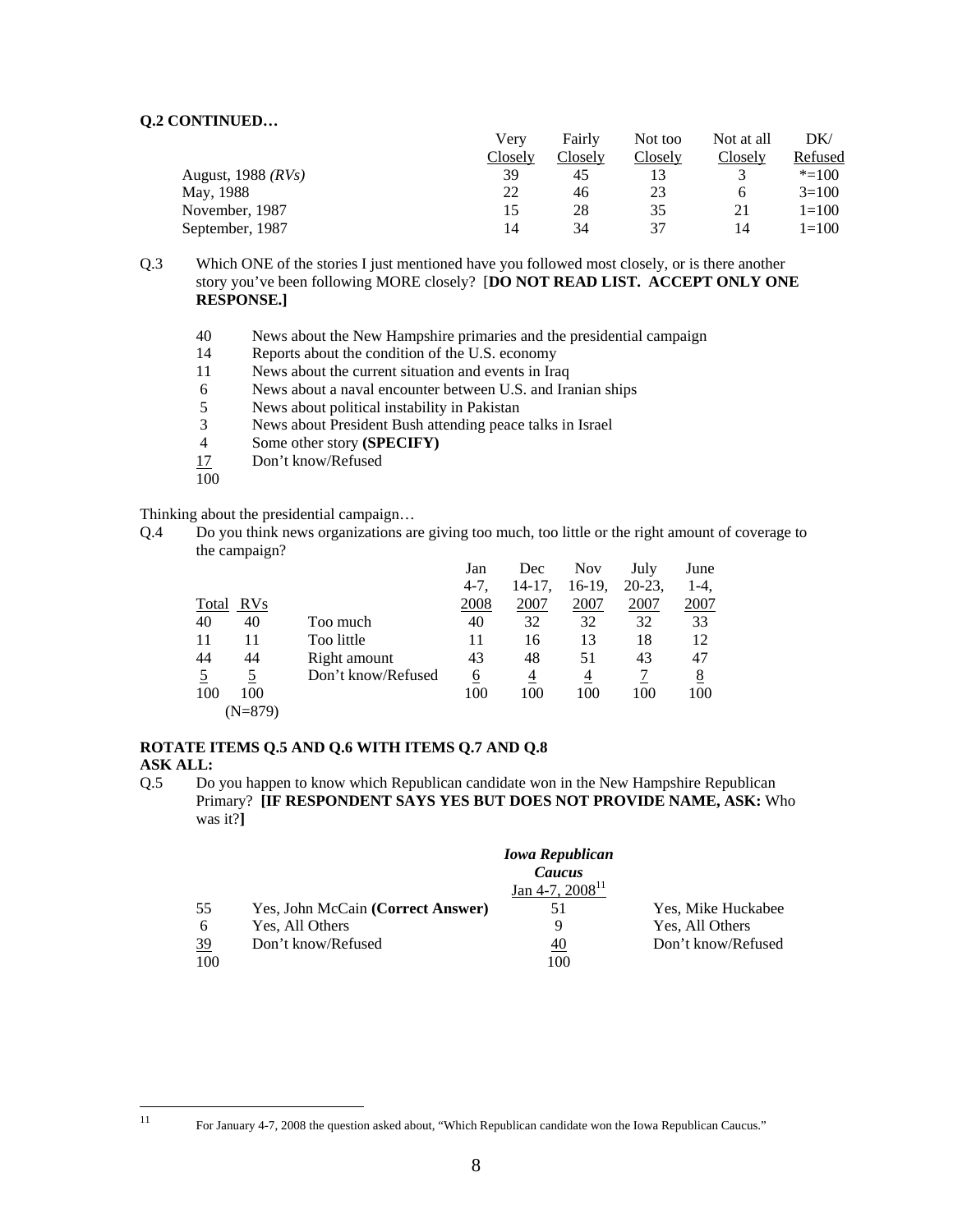#### **IF YES, CORRECT ANSWER IN Q.5, ASK [N=626]:**

Q.6 Were you surprised that John McCain won, or not?

|                |                    | <b>Iowa Republican</b> |                        |
|----------------|--------------------|------------------------|------------------------|
|                |                    | Caucus                 |                        |
|                |                    | Jan 4-7, $2008^{12}$   |                        |
| 33             | Surprised          | 41                     | Surprised Huckabee won |
| 65             | Not surprised      | 56                     | Not Surprised          |
| $\overline{2}$ | Don't know/Refused | <u>3</u>               | Don't know/Refused     |
| 100            |                    | 100                    |                        |

### **ASK ALL:**

Q.7 Do you happen to know which Democratic candidate won in the New Hampshire Democratic Primary? **[IF RESPONDENT SAYS YES BUT DOES NOT PROVIDE NAME, ASK:** Who was it?**]**

|     |                                       | <b>Iowa Democratic</b><br>Caucus |                    |
|-----|---------------------------------------|----------------------------------|--------------------|
|     |                                       | Jan 4-7, $2008^{13}$             |                    |
| 67  | Yes, Hillary Clinton (Correct Answer) | 71                               | Yes, Barack Obama  |
| 8   | Yes, All Others                       |                                  | Yes, All Others    |
| 25  | Don't know/Refused                    | 24                               | Don't know/Refused |
| 100 |                                       | 100                              |                    |

#### **IF YES, CORRECT ANSWER IN Q.7, ASK [N=741]:**

Q.8 Were you surprised that Hillary Clinton won, or not?

|                         | <b>Iowa Democratic</b> |                     |
|-------------------------|------------------------|---------------------|
|                         | Caucus                 |                     |
|                         | Jan 4-7, $2008^{14}$   |                     |
| 43<br>Surprised         | 37                     | Surprised Obama won |
| Not surprised<br>57     | 59                     | Not surprised       |
| ∗<br>Don't know/Refused | 4                      | Don't know/Refused  |
| 100                     | 100                    |                     |

Q.9 On Tuesday night, did you follow the results of the New Hampshire primaries as they were being reported, or not? [**IF YES, ASK**: Did you follow the primary returns results on television, on the internet, or someplace else?] **[RECORD AS MANY AS APPLY]**

|        |                            | <b>Iowa Democratic</b><br>Caucus |
|--------|----------------------------|----------------------------------|
|        |                            | Jan 4-7, 2008                    |
| 38     | Yes, followed the results  | 30                               |
| 34     | Yes, on television         |                                  |
| 3      | Yes, on internet           |                                  |
| 3      | Yes, on radio              |                                  |
| $\ast$ | Yes, someplace else        |                                  |
| 62     | No, did not follow results | 70                               |
| ∗      | Don't know/Refused         | ∗                                |
| 100    |                            |                                  |

 $12$ 

For January 4-7, 2008 the question asked: "Were you surprised that Mike Huckabee won, or not?"<br>For January 4-7, 2008 the question asked about, "Which Democratic candidate won the Iowa Democratic Caucus."<br>For January 4-7, 2